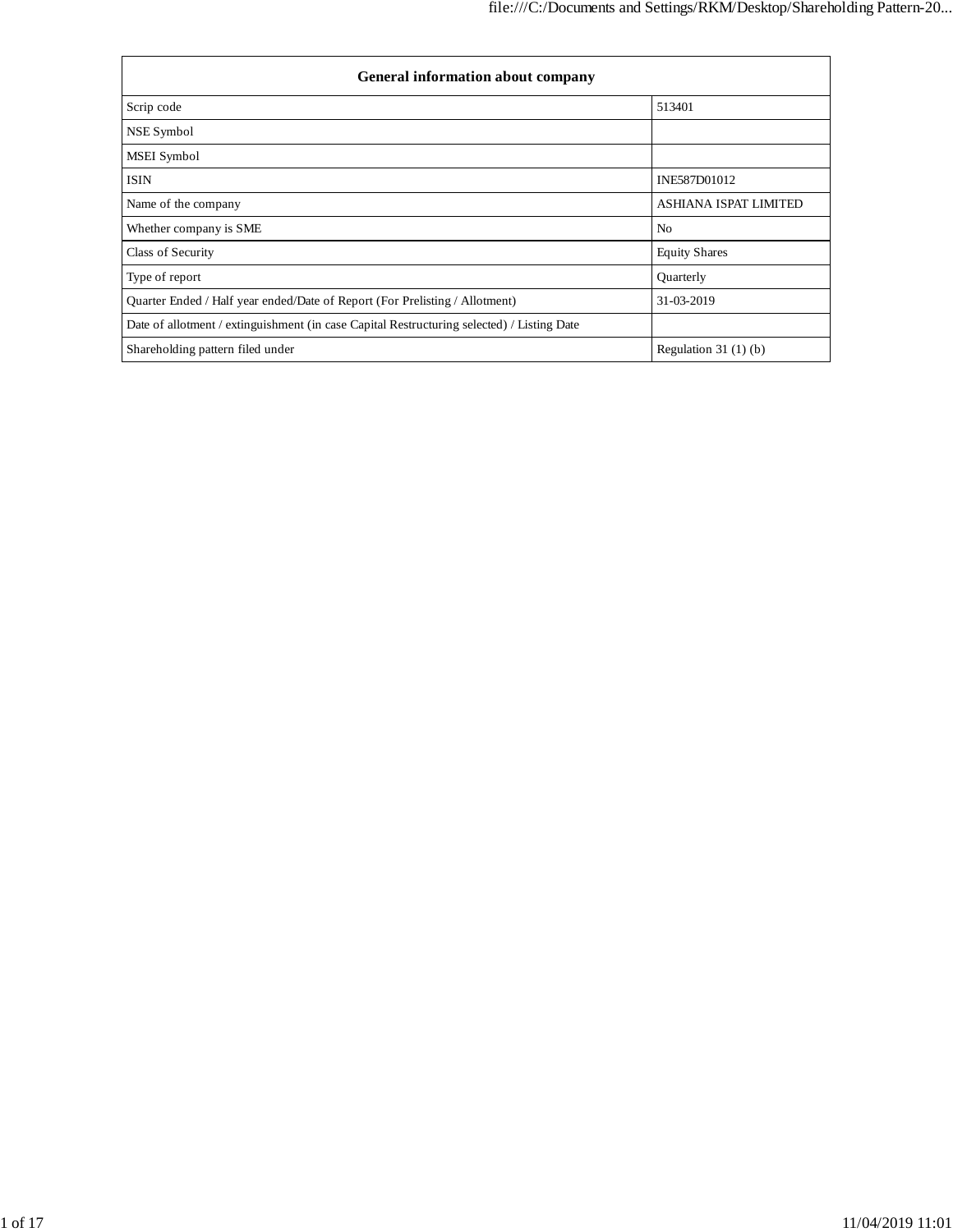|                         | <b>Declaration</b>                                                                        |                |                                |                       |                             |  |  |  |  |  |  |
|-------------------------|-------------------------------------------------------------------------------------------|----------------|--------------------------------|-----------------------|-----------------------------|--|--|--|--|--|--|
| Sr.<br>No.              | Particular                                                                                | Yes/No         | Promoter and<br>Promoter Group | Public<br>shareholder | Non Promoter-<br>Non Public |  |  |  |  |  |  |
|                         | Whether the Listed Entity has issued any partly paid up<br>shares?                        | N <sub>o</sub> | N <sub>o</sub>                 | No                    | N <sub>0</sub>              |  |  |  |  |  |  |
| $\overline{\mathbf{c}}$ | Whether the Listed Entity has issued any Convertible<br>Securities?                       | N <sub>o</sub> | N <sub>0</sub>                 | N <sub>0</sub>        | N <sub>o</sub>              |  |  |  |  |  |  |
| $\mathfrak{Z}$          | Whether the Listed Entity has issued any Warrants?                                        | N <sub>o</sub> | N <sub>0</sub>                 | No                    | N <sub>o</sub>              |  |  |  |  |  |  |
| $\overline{4}$          | Whether the Listed Entity has any shares against which<br>depository receipts are issued? | N <sub>o</sub> | N <sub>0</sub>                 | No                    | N <sub>o</sub>              |  |  |  |  |  |  |
| 5                       | Whether the Listed Entity has any shares in locked-in?                                    | Yes            | Yes                            | N <sub>0</sub>        | N <sub>o</sub>              |  |  |  |  |  |  |
| 6                       | Whether any shares held by promoters are pledge or<br>otherwise encumbered?               | N <sub>o</sub> | N <sub>0</sub>                 |                       |                             |  |  |  |  |  |  |
| .7                      | Whether company has equity shares with differential<br>voting rights?                     | N <sub>o</sub> | N <sub>0</sub>                 | No                    | N <sub>0</sub>              |  |  |  |  |  |  |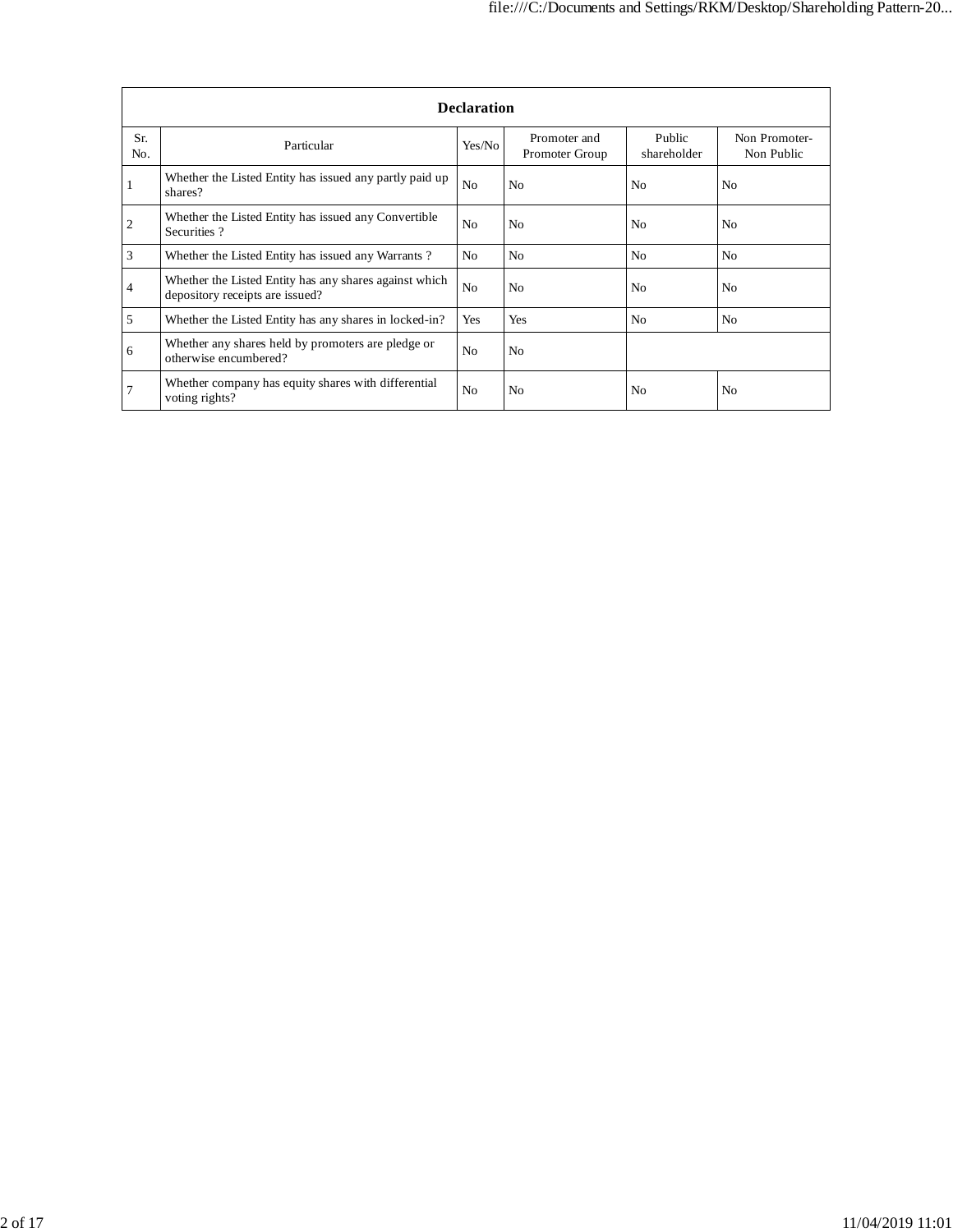|                                        | Table I - Summary Statement holding of specified securities |                         |                                   |                            |                          |                                         |                                                  |                           |               |                                      |                     |  |  |
|----------------------------------------|-------------------------------------------------------------|-------------------------|-----------------------------------|----------------------------|--------------------------|-----------------------------------------|--------------------------------------------------|---------------------------|---------------|--------------------------------------|---------------------|--|--|
| Category of<br>Category<br>(1)<br>(II) |                                                             |                         | No. of                            | No. Of<br>Partly           | No. Of<br>shares         | Total nos.                              | Shareholding as<br>a % of total no.<br>of shares | class of securities (IX)  |               | Number of Voting Rights held in each |                     |  |  |
|                                        | shareholder                                                 | Nos. Of<br>shareholders | fully paid<br>up equity<br>shares | paid-up<br>equity          | underlying<br>Depository | shares held<br>$(VII) =$<br>$(IV)+(V)+$ | (calculated as<br>per SCRR,                      | No of Voting (XIV) Rights |               |                                      | Total as a          |  |  |
|                                        |                                                             | (III)                   | $\text{held (IV)}$                | shares<br>$\text{held}(V)$ | Receipts<br>(VI)         | (VI)                                    | 1957) (VIII) As<br>a % of<br>$(A+B+C2)$          | Class eg:<br>X            | Class<br>eg:y | Total                                | $%$ of<br>$(A+B+C)$ |  |  |
| (A)                                    | Promoter &<br>Promoter<br>Group                             | 6                       | 3305465                           |                            |                          | 3305465                                 | 41.5                                             | 3305465                   |               | 3305465                              | 41.5                |  |  |
| (B)                                    | Public                                                      | 10459                   | 4659335                           |                            |                          | 4659335                                 | 58.5                                             | 4659335                   |               | 4659335                              | 58.5                |  |  |
| (C)                                    | Non<br>Promoter-<br>Non Public                              |                         |                                   |                            |                          |                                         |                                                  |                           |               |                                      |                     |  |  |
| (C1)                                   | <b>Shares</b><br>underlying<br><b>DRs</b>                   |                         |                                   |                            |                          |                                         |                                                  |                           |               |                                      |                     |  |  |
| (C2)                                   | Shares held<br>by<br>Employee<br><b>Trusts</b>              |                         |                                   |                            |                          |                                         |                                                  |                           |               |                                      |                     |  |  |
|                                        | Total                                                       | 10465                   | 7964800                           |                            |                          | 7964800                                 | 100                                              | 7964800                   |               | 7964800                              | 100                 |  |  |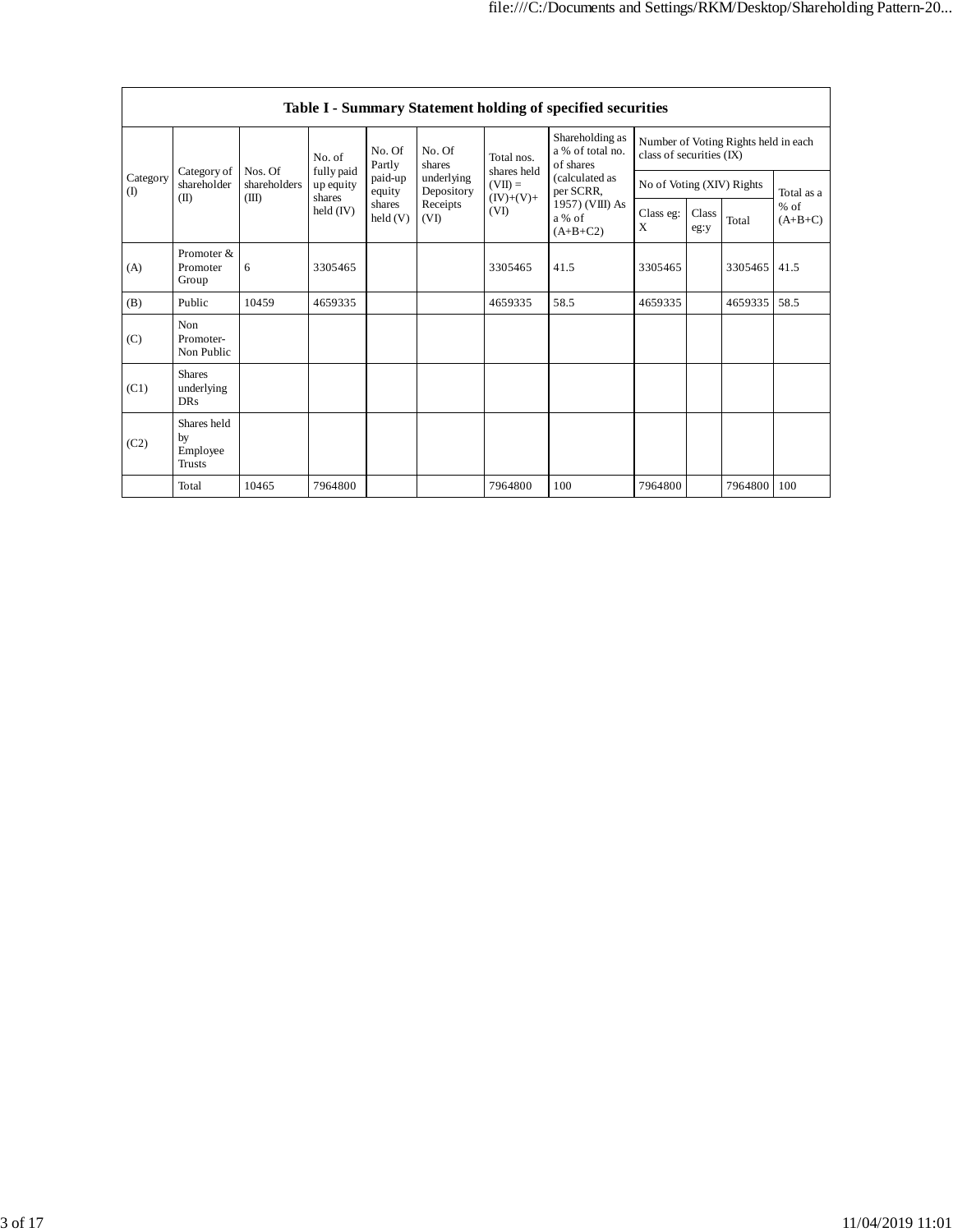|                 | Table I - Summary Statement holding of specified securities |                                                                                                                                                                         |                                                    |                                                                                                 |                                                                                              |                                                         |            |                                                                               |                              |                                       |  |  |
|-----------------|-------------------------------------------------------------|-------------------------------------------------------------------------------------------------------------------------------------------------------------------------|----------------------------------------------------|-------------------------------------------------------------------------------------------------|----------------------------------------------------------------------------------------------|---------------------------------------------------------|------------|-------------------------------------------------------------------------------|------------------------------|---------------------------------------|--|--|
| Category<br>(1) | Category of<br>shareholder<br>(II)                          | No. Of<br>No. of<br><b>Shares</b><br><b>Shares</b><br>Underlying<br>Underlying<br>Outstanding<br>Outstanding<br>convertible<br>Warrants<br>securities<br>$(X_i)$<br>(X) |                                                    | No. Of<br><b>Shares</b><br>Underlying<br>Outstanding<br>convertible                             | Shareholding,<br>as a %<br>assuming full<br>conversion of<br>convertible<br>securities (as a | Number of<br>Locked in shares<br>(XII)                  |            | Number of<br><b>Shares</b><br>pledged or<br>otherwise<br>encumbered<br>(XIII) |                              | Number of<br>equity shares<br>held in |  |  |
|                 |                                                             |                                                                                                                                                                         | securities<br>and No. Of<br>Warrants<br>$(Xi)$ (a) | percentage of<br>diluted share<br>capital) $(XI)$ =<br>$(VII)+(X)$ As a<br>$%$ of<br>$(A+B+C2)$ | No. (a)                                                                                      | As a<br>$%$ of<br>total<br><b>Shares</b><br>held<br>(b) | No.<br>(a) | As a $\%$<br>of total<br><b>Shares</b><br>held<br>(b)                         | dematerialized<br>form (XIV) |                                       |  |  |
| (A)             | Promoter &<br>Promoter<br>Group                             |                                                                                                                                                                         |                                                    |                                                                                                 | 41.5                                                                                         | 1627540                                                 | 49.24      |                                                                               |                              | 3305465                               |  |  |
| (B)             | Public                                                      |                                                                                                                                                                         |                                                    |                                                                                                 | 58.5                                                                                         |                                                         |            |                                                                               |                              | 3446000                               |  |  |
| (C)             | Non<br>Promoter-<br>Non Public                              |                                                                                                                                                                         |                                                    |                                                                                                 |                                                                                              |                                                         |            |                                                                               |                              |                                       |  |  |
| (C1)            | <b>Shares</b><br>underlying<br><b>DRs</b>                   |                                                                                                                                                                         |                                                    |                                                                                                 |                                                                                              |                                                         |            |                                                                               |                              |                                       |  |  |
| (C2)            | Shares held<br>by<br>Employee<br><b>Trusts</b>              |                                                                                                                                                                         |                                                    |                                                                                                 |                                                                                              |                                                         |            |                                                                               |                              |                                       |  |  |
|                 | Total                                                       |                                                                                                                                                                         |                                                    |                                                                                                 | 100                                                                                          | 1627540                                                 | 20.43      |                                                                               |                              | 6751465                               |  |  |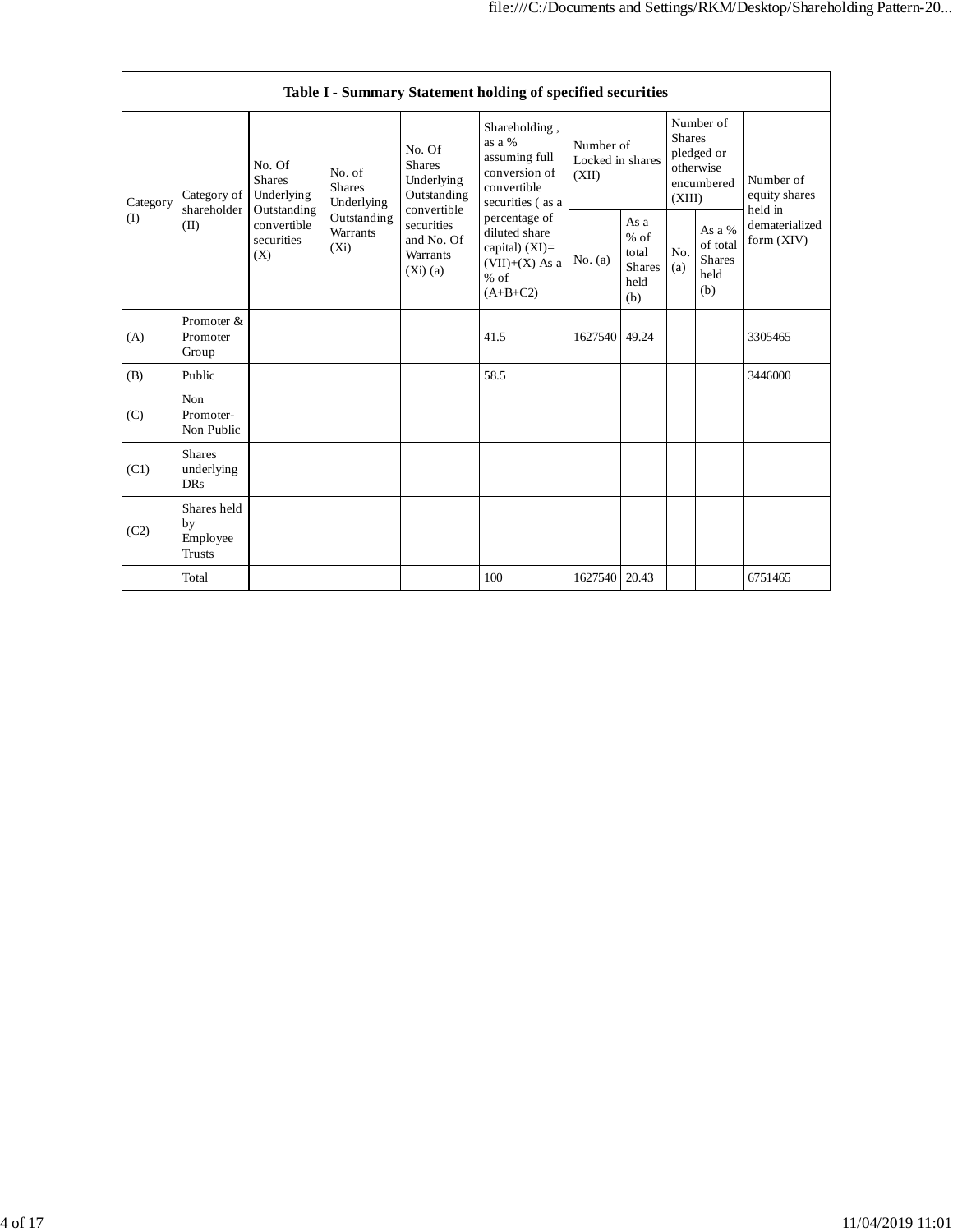|                                                                                             | Table II - Statement showing shareholding pattern of the Promoter and Promoter Group                                |                                                                              |                                             |                                                                |                                    |                      |                                           |                               |               |                                 |                                 |  |  |
|---------------------------------------------------------------------------------------------|---------------------------------------------------------------------------------------------------------------------|------------------------------------------------------------------------------|---------------------------------------------|----------------------------------------------------------------|------------------------------------|----------------------|-------------------------------------------|-------------------------------|---------------|---------------------------------|---------------------------------|--|--|
|                                                                                             |                                                                                                                     |                                                                              | No. of<br>fully paid<br>up equity<br>shares | No. Of<br>Partly<br>paid-up<br>equity<br>shares<br>held<br>(V) | No. Of                             | Total nos.           | Shareholding<br>as a % of<br>total no. of | each class of securities (IX) |               | Number of Voting Rights held in |                                 |  |  |
| Sr.                                                                                         | Category & Name<br>of the<br>Shareholders (I)                                                                       | Nos. Of<br>shareholders<br>(III)                                             |                                             |                                                                | shares<br>underlying<br>Depository | shares<br>held (VII) | shares<br>(calculated as<br>per SCRR,     | No of Voting (XIV) Rights     |               |                                 | Total<br>as a %                 |  |  |
|                                                                                             |                                                                                                                     |                                                                              | held (IV)                                   |                                                                | Receipts<br>(VI)                   | $(IV)+(V)+$<br>(VI)  | 1957) (VIII)<br>As a % of<br>$(A+B+C2)$   | Class eg:<br>X                | Class<br>eg:y | Total                           | of<br>Total<br>Voting<br>rights |  |  |
| A                                                                                           | Table II - Statement showing shareholding pattern of the Promoter and Promoter Group                                |                                                                              |                                             |                                                                |                                    |                      |                                           |                               |               |                                 |                                 |  |  |
| (1)                                                                                         | Indian                                                                                                              |                                                                              |                                             |                                                                |                                    |                      |                                           |                               |               |                                 |                                 |  |  |
| (a)                                                                                         | Individuals/Hindu<br>undivided Family                                                                               | 5                                                                            | 3165465                                     |                                                                |                                    | 3165465              | 39.74                                     | 3165465                       |               | 3165465                         | 39.74                           |  |  |
| (d)                                                                                         | Any Other<br>(specify)                                                                                              | $\mathbf{1}$                                                                 | 140000                                      |                                                                |                                    | 140000               | 1.76                                      | 140000                        |               | 140000                          | 1.76                            |  |  |
| Sub-Total<br>(A)(1)                                                                         |                                                                                                                     | 6                                                                            | 3305465                                     |                                                                |                                    | 3305465              | 41.5                                      | 3305465                       |               | 3305465                         | 41.5                            |  |  |
| (2)                                                                                         | Foreign                                                                                                             |                                                                              |                                             |                                                                |                                    |                      |                                           |                               |               |                                 |                                 |  |  |
| Total<br>Shareholding<br>of Promoter<br>and Promoter<br>Group<br>$(A)= (A)$<br>$(1)+(A)(2)$ |                                                                                                                     | 6                                                                            | 3305465                                     |                                                                |                                    | 3305465              | 41.5                                      | 3305465                       |               | 3305465                         | 41.5                            |  |  |
| $\, {\bf B}$                                                                                |                                                                                                                     | Table III - Statement showing shareholding pattern of the Public shareholder |                                             |                                                                |                                    |                      |                                           |                               |               |                                 |                                 |  |  |
| (1)                                                                                         | Institutions                                                                                                        |                                                                              |                                             |                                                                |                                    |                      |                                           |                               |               |                                 |                                 |  |  |
| (3)                                                                                         | Non-institutions                                                                                                    |                                                                              |                                             |                                                                |                                    |                      |                                           |                               |               |                                 |                                 |  |  |
| (a(i))                                                                                      | Individuals -<br>i.Individual<br>shareholders<br>holding nominal<br>share capital up to<br>Rs. 2 lakhs.             | 10337                                                                        | 1977682                                     |                                                                |                                    | 1977682              | 24.83                                     | 1977682                       |               | 1977682                         | 24.83                           |  |  |
| (a(ii))                                                                                     | Individuals - ii.<br>Individual<br>shareholders<br>holding nominal<br>share capital in<br>excess of Rs. 2<br>lakhs. | 10                                                                           | 1406246                                     |                                                                |                                    | 1406246              | 17.66                                     | 1406246                       |               | 1406246 17.66                   |                                 |  |  |
| (b)                                                                                         | NBFCs registered<br>with RBI                                                                                        | $\mathbf{1}$                                                                 | 150                                         |                                                                |                                    | 150                  | $\mathbf{0}$                              | 150                           |               | 150                             | $\mathbf{0}$                    |  |  |
| (e)                                                                                         | Any Other<br>(specify)                                                                                              | 111                                                                          | 1275257                                     |                                                                |                                    | 1275257              | 16.01                                     | 1275257                       |               | 1275257                         | 16.01                           |  |  |
| Sub-Total<br>(B)(3)                                                                         |                                                                                                                     | 10459                                                                        | 4659335                                     |                                                                |                                    | 4659335              | 58.5                                      | 4659335                       |               | 4659335                         | 58.5                            |  |  |
| <b>Total Public</b><br>Shareholding<br>$(B)=B)$<br>$(1)+(B)$<br>$(2)+(B)(3)$                |                                                                                                                     | 10459                                                                        | 4659335                                     |                                                                |                                    | 4659335              | 58.5                                      | 4659335                       |               | 4659335                         | 58.5                            |  |  |
| ${\bf C}$                                                                                   | Table IV - Statement showing shareholding pattern of the Non Promoter- Non Public shareholder                       |                                                                              |                                             |                                                                |                                    |                      |                                           |                               |               |                                 |                                 |  |  |
| Total (<br>$A+B+C2$ )                                                                       |                                                                                                                     | 10465                                                                        | 7964800                                     |                                                                |                                    | 7964800              | 100                                       | 7964800                       |               | 7964800                         | 100                             |  |  |
| Total<br>$(A+B+C)$                                                                          |                                                                                                                     | 10465                                                                        | 7964800                                     |                                                                |                                    | 7964800              | 100                                       | 7964800                       |               | 7964800                         | 100                             |  |  |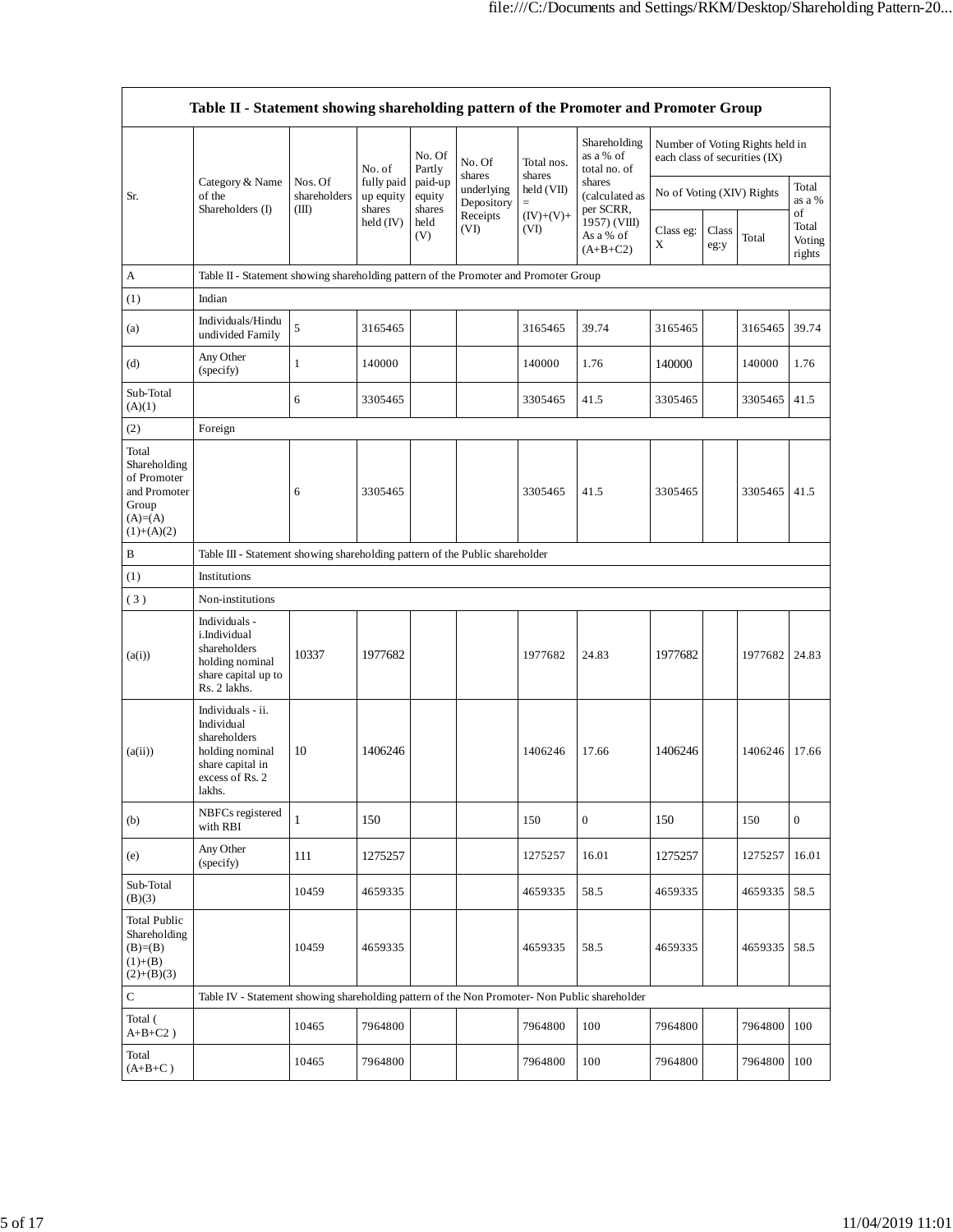| Table II - Statement showing shareholding pattern of the Promoter and Promoter Group       |                                                                                       |                                                                                                                |                                                           |                                                                                                            |                                        |                                             |                                                                               |                                                |                                       |  |
|--------------------------------------------------------------------------------------------|---------------------------------------------------------------------------------------|----------------------------------------------------------------------------------------------------------------|-----------------------------------------------------------|------------------------------------------------------------------------------------------------------------|----------------------------------------|---------------------------------------------|-------------------------------------------------------------------------------|------------------------------------------------|---------------------------------------|--|
| Sr.                                                                                        | No. Of<br><b>Shares</b><br>Underlying<br>Outstanding<br>convertible<br>securities (X) | No. of<br><b>Shares</b><br>Underlying<br>Outstanding<br>securities and<br>Warrants<br>No. Of<br>$(X_i)$<br>(a) | No. Of Shares<br>Underlying<br>Outstanding<br>convertible | Shareholding, as<br>a % assuming full<br>conversion of<br>convertible<br>securities (as a<br>percentage of | Number of<br>Locked in shares<br>(XII) |                                             | Number of<br><b>Shares</b><br>pledged or<br>otherwise<br>encumbered<br>(XIII) |                                                | Number of<br>equity shares<br>held in |  |
|                                                                                            |                                                                                       |                                                                                                                | Warrants (Xi)                                             | diluted share<br>capital) $(XI)$ =<br>$(VII)+(X)$ As a %<br>of $(A+B+C2)$                                  | No. $(a)$                              | As a %<br>of total<br>Shares<br>held<br>(b) | No.<br>(a)                                                                    | As a %<br>of total<br><b>Shares</b><br>held(b) | dematerialized<br>form (XIV)          |  |
| A                                                                                          |                                                                                       |                                                                                                                |                                                           | Table II - Statement showing shareholding pattern of the Promoter and Promoter Group                       |                                        |                                             |                                                                               |                                                |                                       |  |
| (1)                                                                                        | Indian                                                                                |                                                                                                                |                                                           |                                                                                                            |                                        |                                             |                                                                               |                                                |                                       |  |
| (a)                                                                                        |                                                                                       |                                                                                                                |                                                           | 39.74                                                                                                      | 1627540                                | 51.42                                       |                                                                               |                                                | 3165465                               |  |
| (d)                                                                                        |                                                                                       |                                                                                                                |                                                           | 1.76                                                                                                       | $\boldsymbol{0}$                       | $\boldsymbol{0}$                            |                                                                               |                                                | 140000                                |  |
| Sub-Total<br>(A)(1)                                                                        |                                                                                       |                                                                                                                |                                                           | 41.5                                                                                                       | 1627540 49.24                          |                                             |                                                                               |                                                | 3305465                               |  |
| (2)                                                                                        | Foreign                                                                               |                                                                                                                |                                                           |                                                                                                            |                                        |                                             |                                                                               |                                                |                                       |  |
| Total<br>Shareholding<br>of Promoter<br>and Promoter<br>Group<br>$(A)=(A)$<br>$(1)+(A)(2)$ |                                                                                       |                                                                                                                |                                                           | 41.5                                                                                                       | 1627540 49.24                          |                                             |                                                                               |                                                | 3305465                               |  |
| $\, {\bf B}$                                                                               |                                                                                       |                                                                                                                |                                                           | Table III - Statement showing shareholding pattern of the Public shareholder                               |                                        |                                             |                                                                               |                                                |                                       |  |
| (1)                                                                                        | Institutions                                                                          |                                                                                                                |                                                           |                                                                                                            |                                        |                                             |                                                                               |                                                |                                       |  |
| (3)                                                                                        | Non-institutions                                                                      |                                                                                                                |                                                           |                                                                                                            |                                        |                                             |                                                                               |                                                |                                       |  |
| (a(i))                                                                                     |                                                                                       |                                                                                                                |                                                           | 24.83                                                                                                      |                                        |                                             |                                                                               |                                                | 788147                                |  |
| (a(ii))                                                                                    |                                                                                       |                                                                                                                |                                                           | 17.66                                                                                                      |                                        |                                             |                                                                               |                                                | 1385246                               |  |
| (b)                                                                                        |                                                                                       |                                                                                                                |                                                           | $\boldsymbol{0}$                                                                                           |                                        |                                             |                                                                               |                                                | 150                                   |  |
| (e)                                                                                        |                                                                                       |                                                                                                                |                                                           | 16.01                                                                                                      |                                        |                                             |                                                                               |                                                | 1272457                               |  |
| Sub-Total<br>(B)(3)                                                                        |                                                                                       |                                                                                                                |                                                           | 58.5                                                                                                       |                                        |                                             |                                                                               |                                                | 3446000                               |  |
| <b>Total Public</b><br>Shareholding<br>$(B)= (B)$<br>$(1)+(B)$<br>$(2)+(B)(3)$             |                                                                                       |                                                                                                                |                                                           | 58.5                                                                                                       |                                        |                                             |                                                                               |                                                | 3446000                               |  |
| ${\bf C}$                                                                                  |                                                                                       |                                                                                                                |                                                           | Table IV - Statement showing shareholding pattern of the Non Promoter- Non Public shareholder              |                                        |                                             |                                                                               |                                                |                                       |  |
| Total (<br>$A+B+C2$ )                                                                      |                                                                                       |                                                                                                                |                                                           | 100                                                                                                        | 1627540 20.43                          |                                             |                                                                               |                                                | 6751465                               |  |
| Total (A+B+C<br>$\lambda$                                                                  |                                                                                       |                                                                                                                |                                                           | 100                                                                                                        | 1627540 20.43                          |                                             |                                                                               |                                                | 6751465                               |  |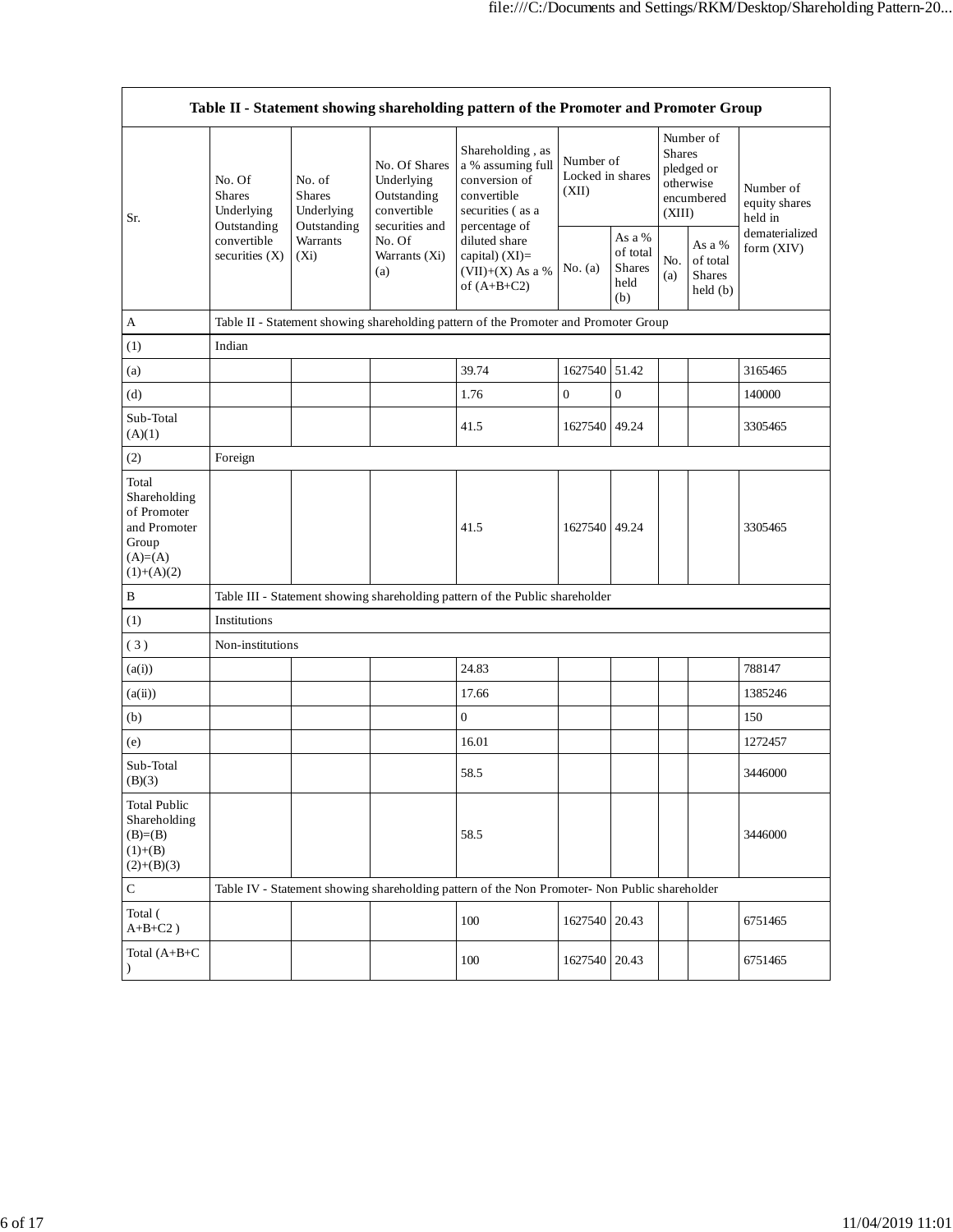| Individuals/Hindu undivided Family                                                                                                                                                       |                                                               |                    |            |                   |                  |                       |  |  |  |  |
|------------------------------------------------------------------------------------------------------------------------------------------------------------------------------------------|---------------------------------------------------------------|--------------------|------------|-------------------|------------------|-----------------------|--|--|--|--|
| Searial No.                                                                                                                                                                              | $\mathbf{1}$                                                  | $\mathfrak{2}$     | 3          | 4                 | 5                |                       |  |  |  |  |
| Name of the<br>Shareholders (I)                                                                                                                                                          | NARESH CHAND                                                  | <b>PUNEET JAIN</b> | UMA JAIN   | <b>SWATI JAIN</b> | NARESH CHAND HUF | Click here to go back |  |  |  |  |
| PAN(II)                                                                                                                                                                                  | AAKPJ4343D                                                    | AAKPJ4342C         | AAJPJ9595J | ADLPJ4079J        | AAGHN6132E       | Total                 |  |  |  |  |
| No. of fully paid up<br>equity shares held<br>(IV)                                                                                                                                       | 702500                                                        | 743400             | 659690     | 482425            | 577450           | 3165465               |  |  |  |  |
| No. Of Partly<br>paid-up equity<br>shares held (V)                                                                                                                                       |                                                               |                    |            |                   |                  |                       |  |  |  |  |
| No. Of shares<br>underlying<br>Depository<br>Receipts (VI)                                                                                                                               |                                                               |                    |            |                   |                  |                       |  |  |  |  |
| Total nos. shares<br>$held (VII) =$<br>$(IV)+(V)+(VI)$                                                                                                                                   | 702500                                                        | 743400             | 659690     | 482425            | 577450           | 3165465               |  |  |  |  |
| Shareholding as a<br>% of total no. of<br>shares (calculated<br>as per SCRR,<br>1957) (VIII) As a<br>% of $(A+B+C2)$                                                                     | 8.82                                                          | 9.33               | 8.28       | 6.06              | 7.25             | 39.74                 |  |  |  |  |
|                                                                                                                                                                                          | Number of Voting Rights held in each class of securities (IX) |                    |            |                   |                  |                       |  |  |  |  |
| Class eg:X                                                                                                                                                                               | 702500                                                        | 743400             | 659690     | 482425            | 577450           | 3165465               |  |  |  |  |
| Class eg:y                                                                                                                                                                               |                                                               |                    |            |                   |                  |                       |  |  |  |  |
| Total                                                                                                                                                                                    | 702500                                                        | 743400             | 659690     | 482425            | 577450           | 3165465               |  |  |  |  |
| Total as a % of<br>Total Voting rights                                                                                                                                                   | 8.82                                                          | 9.33               | 8.28       | 6.06              | 7.25             | 39.74                 |  |  |  |  |
| No. Of Shares<br>Underlying<br>Outstanding<br>convertible<br>securities (X)                                                                                                              |                                                               |                    |            |                   |                  |                       |  |  |  |  |
| No. of Shares<br>Underlying<br>Outstanding<br>Warrants (Xi)                                                                                                                              |                                                               |                    |            |                   |                  |                       |  |  |  |  |
| No. Of Shares<br>Underlying<br>Outstanding<br>convertible<br>securities and No.<br>Of Warrants (Xi)<br>(a)                                                                               |                                                               |                    |            |                   |                  |                       |  |  |  |  |
| Shareholding, as a<br>% assuming full<br>conversion of<br>convertible<br>securities (as a<br>percentage of<br>diluted share<br>capital) (XI)=<br>$(VII)+(Xi)(a)$ As a<br>% of $(A+B+C2)$ | 8.82                                                          | 9.33               | 8.28       | 6.06              | 7.25             | 39.74                 |  |  |  |  |
| Number of Locked in shares (XII)                                                                                                                                                         |                                                               |                    |            |                   |                  |                       |  |  |  |  |
| No. (a)                                                                                                                                                                                  | 220000                                                        | 297500             | 350000     | 380000            | 380040           | 1627540               |  |  |  |  |
| As a % of total<br>Shares held (b)                                                                                                                                                       | 31.32                                                         | 40.02              | 53.06      | 78.77             | 65.81            | 51.42                 |  |  |  |  |
|                                                                                                                                                                                          | Number of Shares pledged or otherwise encumbered (XIII)       |                    |            |                   |                  |                       |  |  |  |  |
| No. (a)                                                                                                                                                                                  |                                                               |                    |            |                   |                  |                       |  |  |  |  |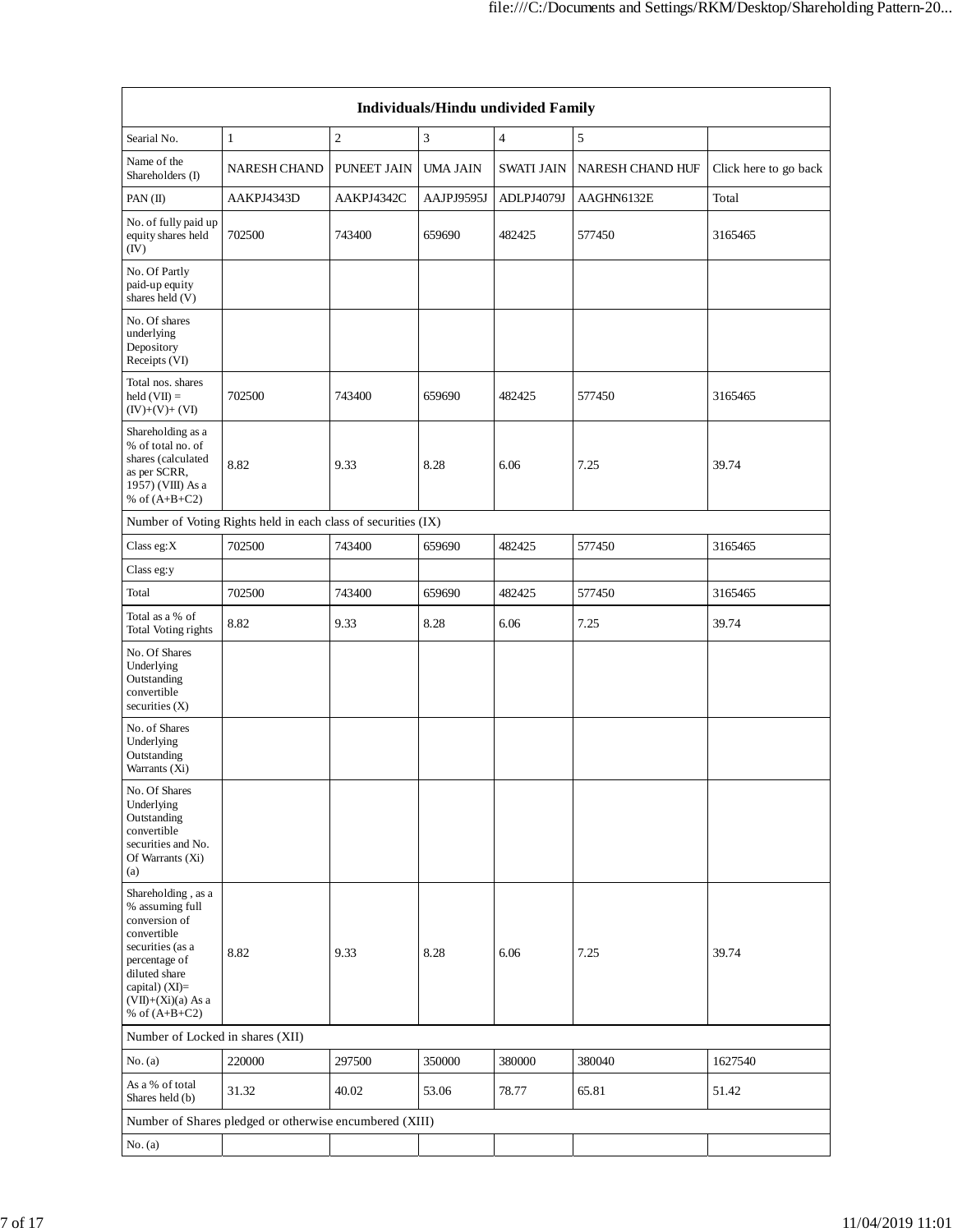| As a % of total<br>Shares held (b)                                   |        |        |        |        |        |         |
|----------------------------------------------------------------------|--------|--------|--------|--------|--------|---------|
| Number of equity<br>shares held in<br>dematerialized<br>form $(XIV)$ | 702500 | 743400 | 659690 | 482425 | 577450 | 3165465 |
| Reason for not providing PAN                                         |        |        |        |        |        |         |
| Reason for not<br>providing PAN                                      |        |        |        |        |        |         |
| Shareholder type                                                     |        |        |        |        |        |         |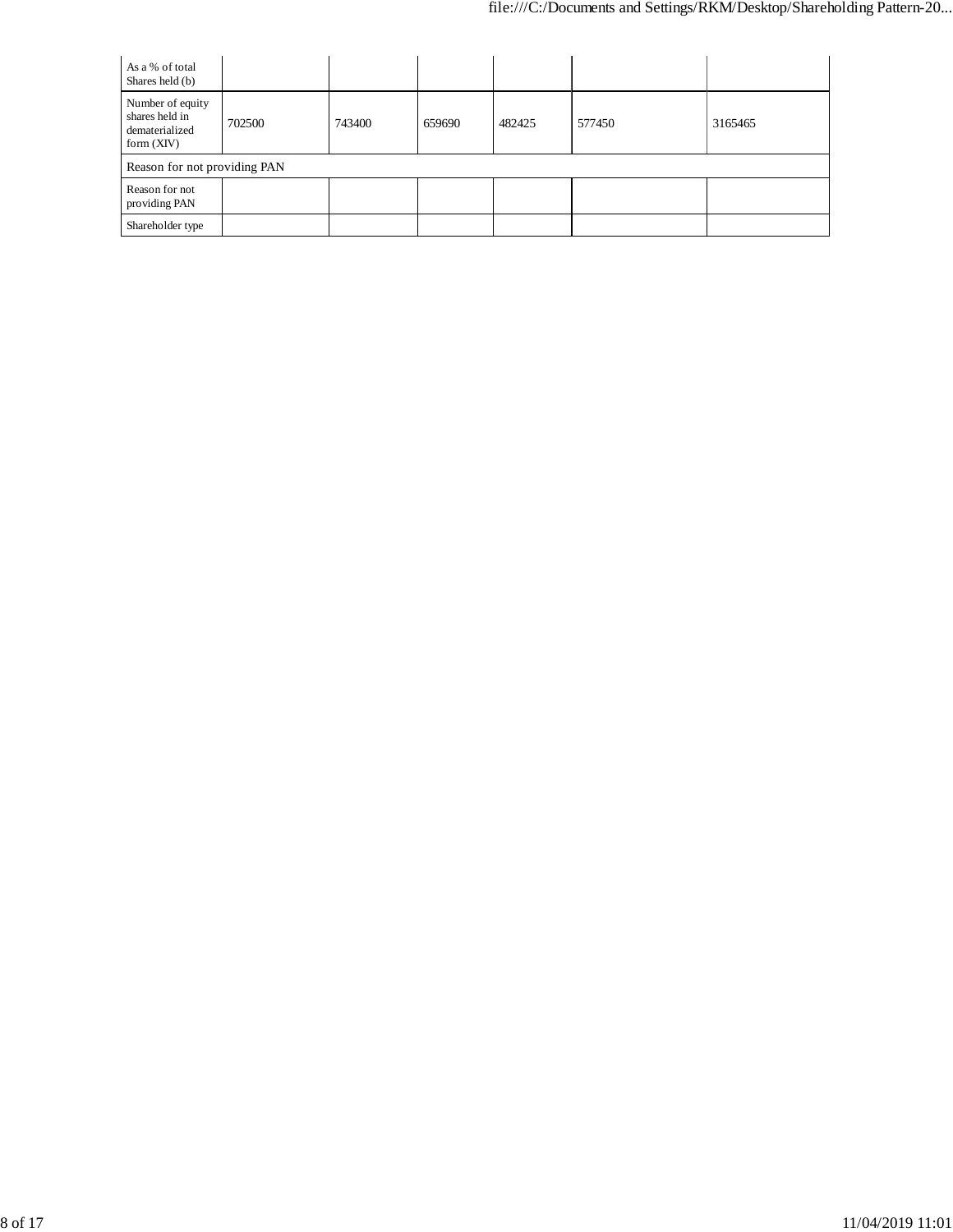|                                                                                                                                                                                      | Any Other (specify)                                           |                       |
|--------------------------------------------------------------------------------------------------------------------------------------------------------------------------------------|---------------------------------------------------------------|-----------------------|
| Searial No.                                                                                                                                                                          | $\mathbf{1}$                                                  |                       |
| Category                                                                                                                                                                             | <b>Bodies Corporate</b>                                       | Click here to go back |
| Name of the<br>Shareholders (I)                                                                                                                                                      | ASHIANA FINCAP PVT. LTD.                                      |                       |
| PAN(II)                                                                                                                                                                              | AAFCA0326F                                                    | Total                 |
| No. of the<br>Shareholders (I)                                                                                                                                                       | $\mathbf{1}$                                                  | $\mathbf{1}$          |
| No. of fully paid up<br>equity shares held<br>(IV)                                                                                                                                   | 140000                                                        | 140000                |
| No. Of Partly<br>paid-up equity<br>shares held (V)                                                                                                                                   |                                                               |                       |
| No. Of shares<br>underlying<br>Depository<br>Receipts (VI)                                                                                                                           |                                                               |                       |
| Total nos. shares<br>held $(VII) =$<br>$(IV)+(V)+(VI)$                                                                                                                               | 140000                                                        | 140000                |
| Shareholding as a<br>% of total no. of<br>shares (calculated<br>as per SCRR,<br>1957) (VIII) As a<br>% of $(A+B+C2)$                                                                 | 1.76                                                          | 1.76                  |
|                                                                                                                                                                                      | Number of Voting Rights held in each class of securities (IX) |                       |
| Class eg: X                                                                                                                                                                          | 140000                                                        | 140000                |
| Class eg:y                                                                                                                                                                           |                                                               |                       |
| Total                                                                                                                                                                                | 140000                                                        | 140000                |
| Total as a % of<br>Total Voting rights                                                                                                                                               | 1.76                                                          | 1.76                  |
| No. Of Shares<br>Underlying<br>Outstanding<br>convertible<br>securities (X)                                                                                                          |                                                               |                       |
| No. of Shares<br>Underlying<br>Outstanding<br>Warrants (Xi)                                                                                                                          |                                                               |                       |
| No. Of Shares<br>Underlying<br>Outstanding<br>convertible<br>securities and No.<br>Of Warrants (Xi)<br>(a)                                                                           |                                                               |                       |
| Shareholding, as a<br>% assuming full<br>conversion of<br>convertible<br>securities (as a<br>percentage of<br>diluted share<br>capital) (XI)=<br>$(VII)+(X)$ As a %<br>of $(A+B+C2)$ | 1.76                                                          | 1.76                  |
| Number of Locked in shares (XII)                                                                                                                                                     |                                                               |                       |
| No. (a)                                                                                                                                                                              | $\boldsymbol{0}$                                              | $\boldsymbol{0}$      |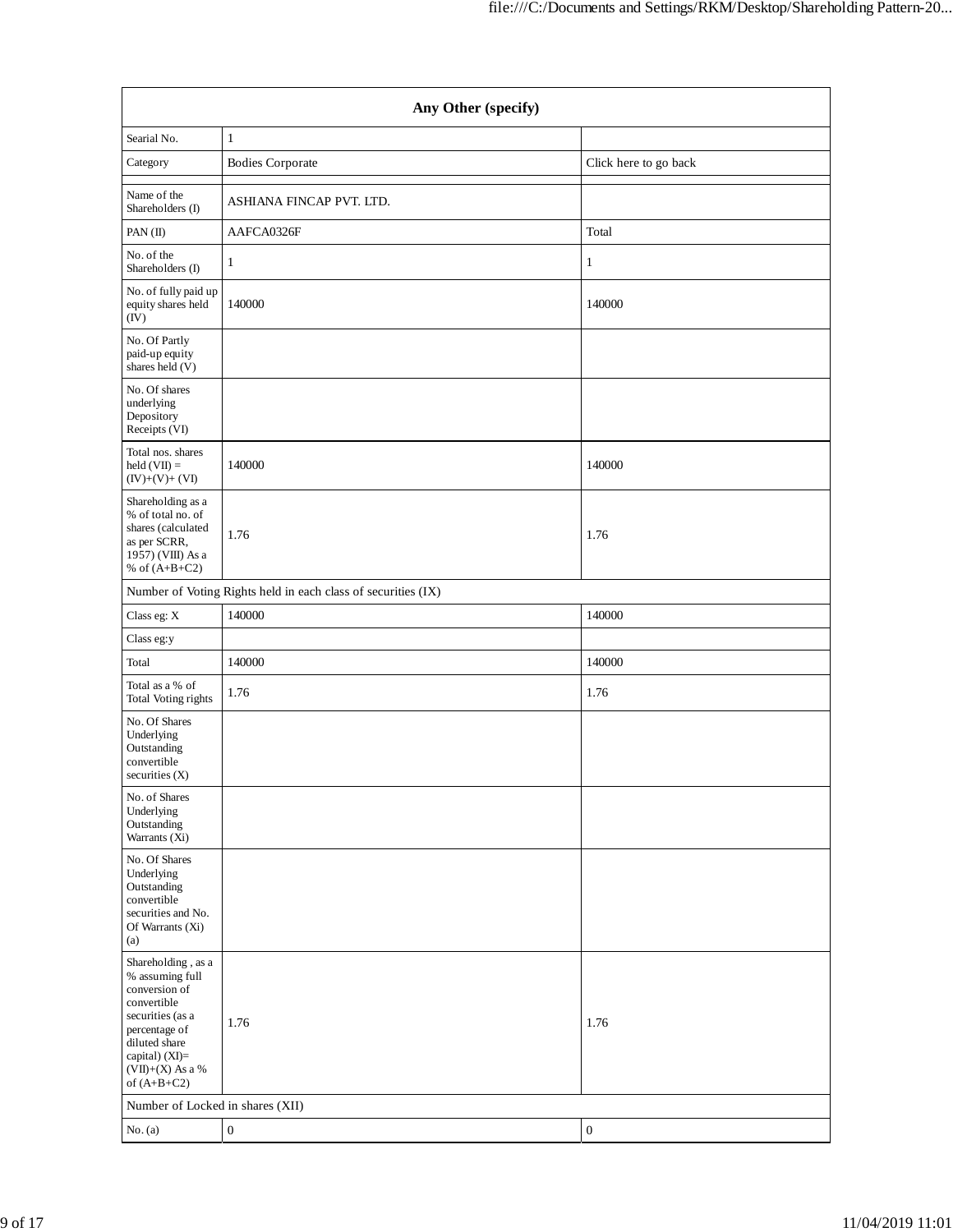| As a % of total<br>Shares held (b)                                   | $\theta$                                                | 0      |
|----------------------------------------------------------------------|---------------------------------------------------------|--------|
|                                                                      | Number of Shares pledged or otherwise encumbered (XIII) |        |
| No. (a)                                                              |                                                         |        |
| As a % of total<br>Shares held (b)                                   |                                                         |        |
| Number of equity<br>shares held in<br>dematerialized<br>form $(XIV)$ | 140000                                                  | 140000 |
| Reason for not providing PAN                                         |                                                         |        |
| Reason for not<br>providing PAN                                      |                                                         |        |
| Shareholder type                                                     |                                                         |        |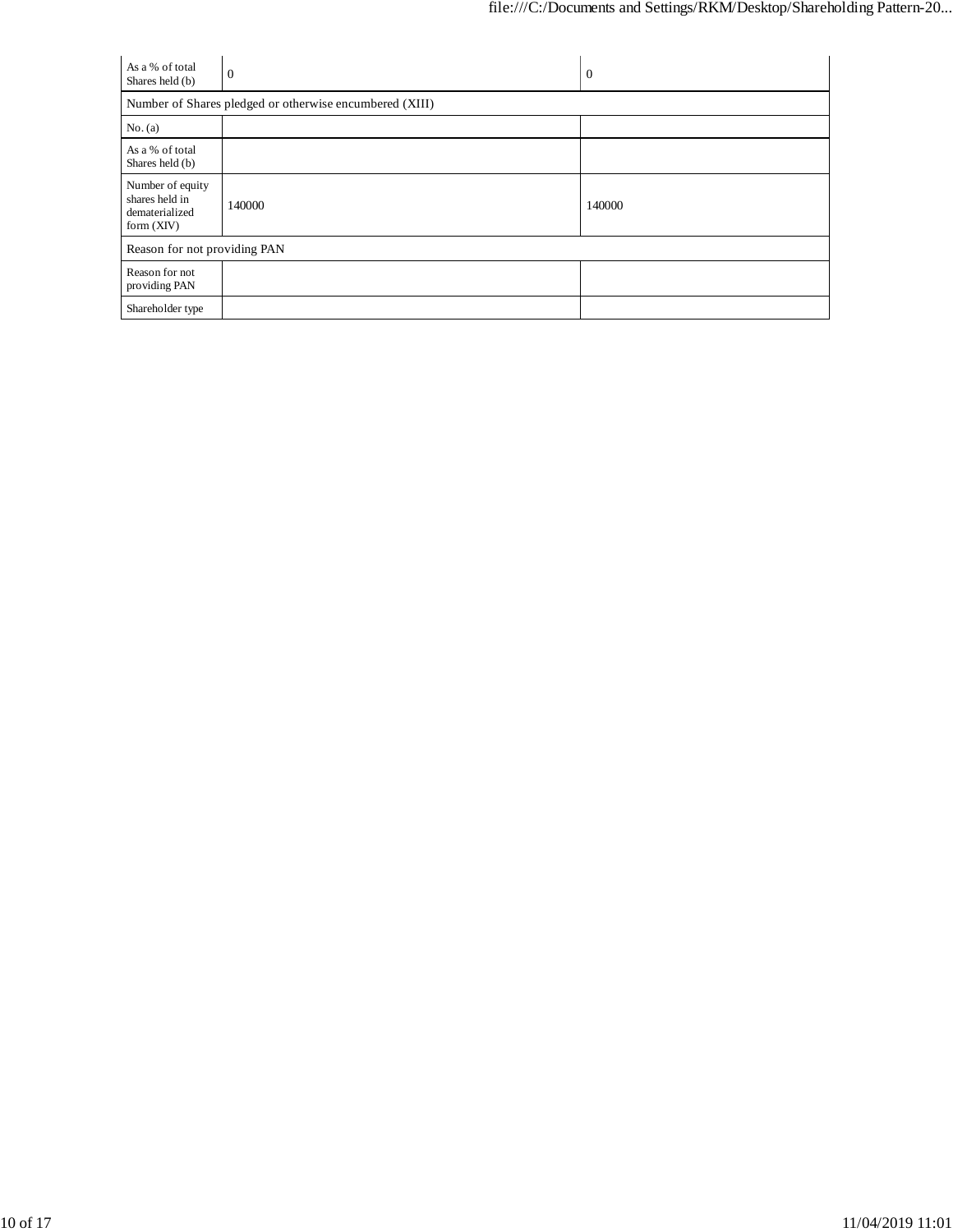|                                                                                                                                                                                      |                       | Individuals - ii. Individual shareholders holding nominal share capital in excess of Rs. 2 lakhs. |                        |                             |                                |                          |
|--------------------------------------------------------------------------------------------------------------------------------------------------------------------------------------|-----------------------|---------------------------------------------------------------------------------------------------|------------------------|-----------------------------|--------------------------------|--------------------------|
| Searial No.                                                                                                                                                                          | $\mathbf{1}$          | $\mathfrak{2}$                                                                                    | $\mathfrak{Z}$         | $\overline{4}$              | 5                              |                          |
| Name of the<br>Shareholders (I)                                                                                                                                                      | <b>MONIKA</b><br>GARG | <b>PRIYANKA</b><br><b>DHANUKA</b>                                                                 | <b>SANDEEP</b><br>GARG | <b>SEEMA</b><br><b>JAIN</b> | <b>SHYAM</b><br><b>DHANUKA</b> | Click here to go<br>back |
| PAN(II)                                                                                                                                                                              | AGYPG3724F            | AGDPD8706H                                                                                        | AJBPG3058L             | AAHPJ3093P                  | ADZPD5921D                     | Total                    |
| No. of fully paid up<br>equity shares held<br>(IV)                                                                                                                                   | 300000                | 200007                                                                                            | 300000                 | 250000                      | 222469                         | 1272476                  |
| No. Of Partly<br>paid-up equity<br>shares held (V)                                                                                                                                   |                       |                                                                                                   |                        |                             |                                |                          |
| No. Of shares<br>underlying<br>Depository<br>Receipts (VI)                                                                                                                           |                       |                                                                                                   |                        |                             |                                |                          |
| Total nos. shares<br>$\text{held}(\text{VII}) =$<br>$(IV)+(V)+(VI)$                                                                                                                  | 300000                | 200007                                                                                            | 300000                 | 250000                      | 222469                         | 1272476                  |
| Shareholding as a<br>% of total no. of<br>shares (calculated<br>as per SCRR,<br>1957) (VIII) As a<br>% of $(A+B+C2)$                                                                 | 3.77                  | 2.51                                                                                              | 3.77                   | 3.14                        | 2.79                           | 15.98                    |
|                                                                                                                                                                                      |                       | Number of Voting Rights held in each class of securities (IX)                                     |                        |                             |                                |                          |
| Class eg: X                                                                                                                                                                          | 300000                | 200007                                                                                            | 300000                 | 250000                      | 222469                         | 1272476                  |
| Class eg:y                                                                                                                                                                           |                       |                                                                                                   |                        |                             |                                |                          |
| Total                                                                                                                                                                                | 300000                | 200007                                                                                            | 300000                 | 250000                      | 222469                         | 1272476                  |
| Total as a % of<br>Total Voting rights                                                                                                                                               | 3.77                  | 2.51                                                                                              | 3.77                   | 3.14                        | 2.79                           | 15.98                    |
| No. Of Shares<br>Underlying<br>Outstanding<br>convertible<br>securities (X)                                                                                                          |                       |                                                                                                   |                        |                             |                                |                          |
| No. of Shares<br>Underlying<br>Outstanding<br>Warrants (Xi)                                                                                                                          |                       |                                                                                                   |                        |                             |                                |                          |
| No. Of Shares<br>Underlying<br>Outstanding<br>convertible<br>securities and No.<br>Of Warrants (Xi)<br>(a)                                                                           |                       |                                                                                                   |                        |                             |                                |                          |
| Shareholding, as a<br>% assuming full<br>conversion of<br>convertible<br>securities (as a<br>percentage of<br>diluted share<br>capital) (XI)=<br>$(VII)+(X)$ As a %<br>of $(A+B+C2)$ | 3.77                  | 2.51                                                                                              | 3.77                   | 3.14                        | 2.79                           | 15.98                    |
| Number of Locked in shares (XII)                                                                                                                                                     |                       |                                                                                                   |                        |                             |                                |                          |
| No. (a)                                                                                                                                                                              |                       |                                                                                                   |                        |                             |                                |                          |
| As a % of total<br>Shares held (b)                                                                                                                                                   |                       |                                                                                                   |                        |                             |                                |                          |
| Number of equity<br>shares held in<br>dematerialized<br>form (XIV)                                                                                                                   | 300000                | 200007                                                                                            | 300000                 | 250000                      | 222469                         | 1272476                  |

r.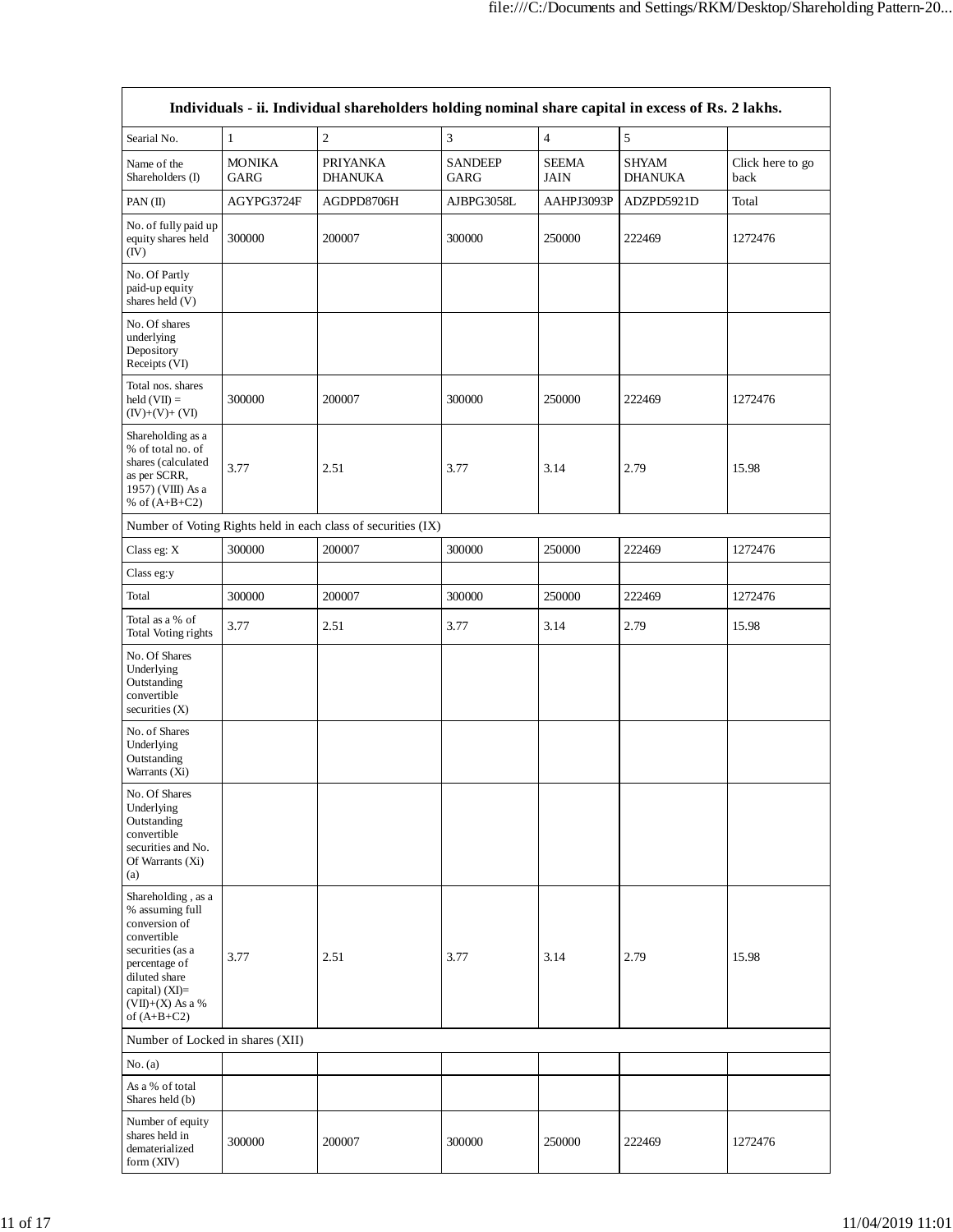| Reason for not providing PAN    |  |  |  |  |  |  |  |  |  |  |
|---------------------------------|--|--|--|--|--|--|--|--|--|--|
| Reason for not<br>providing PAN |  |  |  |  |  |  |  |  |  |  |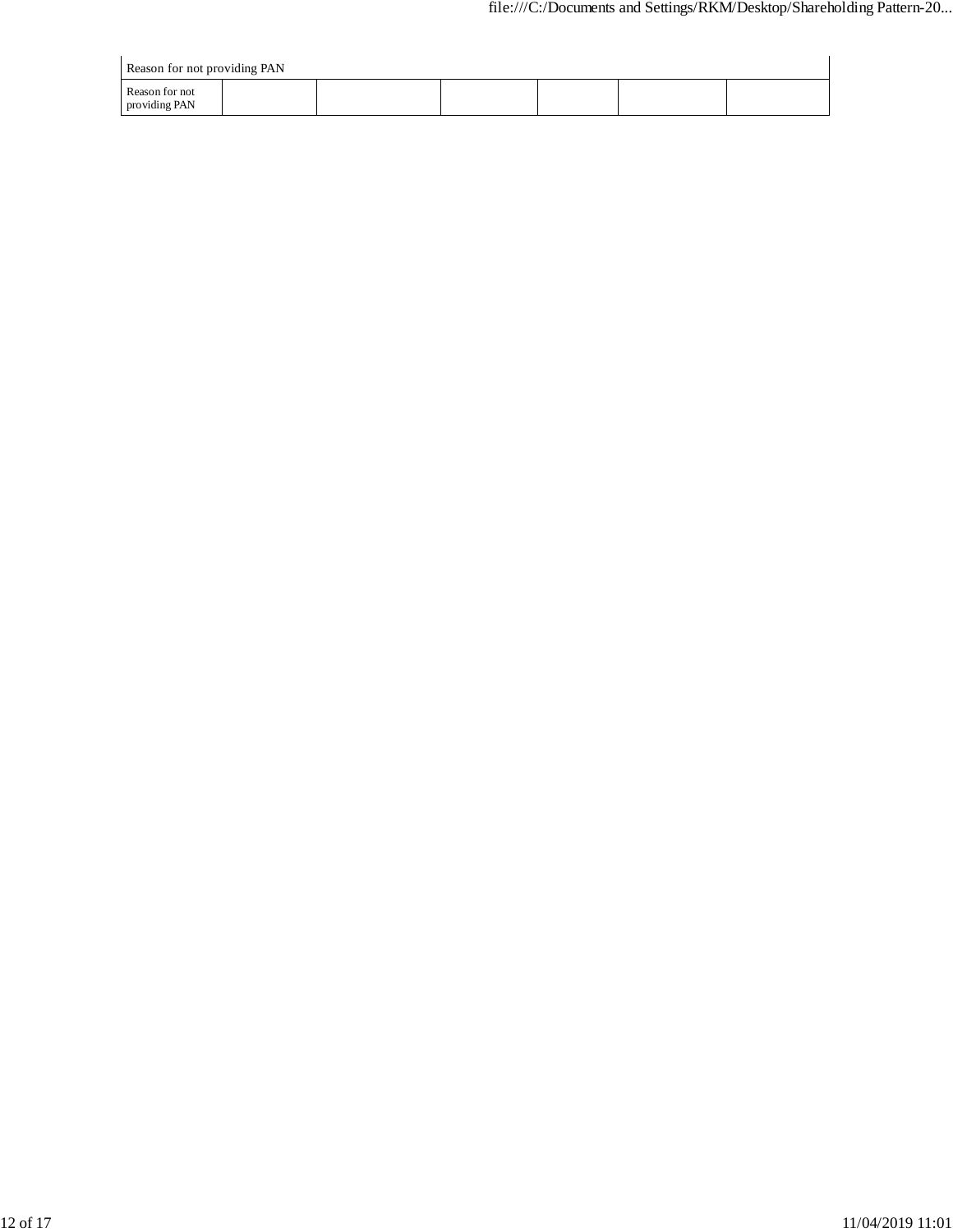| Any Other (specify)                                                                                                                                                                  |                                              |                              |                     |                                                        |                                                               |                                              |
|--------------------------------------------------------------------------------------------------------------------------------------------------------------------------------------|----------------------------------------------|------------------------------|---------------------|--------------------------------------------------------|---------------------------------------------------------------|----------------------------------------------|
| Searial No.                                                                                                                                                                          | $\mathbf{1}$                                 | $\mathbf{2}$                 | 3                   | $\overline{4}$                                         | 5                                                             | 6                                            |
| Category                                                                                                                                                                             | <b>HUF</b>                                   | Non-Resident<br>Indian (NRI) | Clearing<br>Members | <b>Bodies Corporate</b>                                | <b>Bodies Corporate</b>                                       | <b>Bodies Corporate</b>                      |
| Category / More<br>than 1 percentage                                                                                                                                                 | More than 1<br>percentage of<br>shareholding | Category                     | Category            | More than 1<br>percentage of<br>shareholding           | More than 1<br>percentage of<br>shareholding                  | More than 1<br>percentage of<br>shareholding |
| Name of the<br>Shareholders (I)                                                                                                                                                      | <b>SANDEEP GARG</b><br><b>HUF</b>            |                              |                     | <b>SHREE GIRIRAJ</b><br><b>SECURITIES PVT.</b><br>LTD. | <b>KAMDHENU</b><br><b>STEELS AND</b><br><b>ALLOYS LIMITED</b> | <b>SATYAM</b><br><b>COMEX PVT.</b><br>LTD.   |
| PAN(II)                                                                                                                                                                              | AALHS5399R                                   |                              |                     | AAJCS5637F                                             | AACCK2235Q                                                    | AAJCS1931J                                   |
| No. of the<br>Shareholders (I)                                                                                                                                                       | 1                                            | 9                            | 16                  | $\mathbf{1}$                                           | 1                                                             | 1                                            |
| No. of fully paid up<br>equity shares held<br>(IV)                                                                                                                                   | 200000                                       | 3840                         | 17873               | 517295                                                 | 330735                                                        | 113298                                       |
| No. Of Partly<br>paid-up equity<br>shares held (V)                                                                                                                                   |                                              |                              |                     |                                                        |                                                               |                                              |
| No. Of shares<br>underlying<br>Depository<br>Receipts (VI)                                                                                                                           |                                              |                              |                     |                                                        |                                                               |                                              |
| Total nos. shares<br>held $(VII) =$<br>$(IV)+(V)+(VI)$                                                                                                                               | 200000                                       | 3840                         | 17873               | 517295                                                 | 330735                                                        | 113298                                       |
| Shareholding as a<br>% of total no. of<br>shares (calculated<br>as per SCRR,<br>1957) (VIII) As a<br>% of $(A+B+C2)$                                                                 | 2.51                                         | 0.05                         | 0.22                | 6.49                                                   | 4.15                                                          | 1.42                                         |
| Number of Voting Rights held in each class of securities (IX)                                                                                                                        |                                              |                              |                     |                                                        |                                                               |                                              |
| Class eg: X                                                                                                                                                                          | 200000                                       | 3840                         | 17873               | 517295                                                 | 330735                                                        | 113298                                       |
| Class eg:y                                                                                                                                                                           |                                              |                              |                     |                                                        |                                                               |                                              |
| Total                                                                                                                                                                                | 200000                                       | 3840                         | 17873               | 517295                                                 | 330735                                                        | 113298                                       |
| Total as a % of<br>Total Voting rights                                                                                                                                               | 2.51                                         | 0.05                         | 0.22                | 6.49                                                   | 4.15                                                          | 1.42                                         |
| No. Of Shares<br>Underlying<br>Outstanding<br>convertible<br>securities $(X)$                                                                                                        |                                              |                              |                     |                                                        |                                                               |                                              |
| No. of Shares<br>Underlying<br>Outstanding<br>Warrants (Xi)                                                                                                                          |                                              |                              |                     |                                                        |                                                               |                                              |
| No. Of Shares<br>Underlying<br>Outstanding<br>convertible<br>securities and No.<br>Of Warrants (Xi)<br>(a)                                                                           |                                              |                              |                     |                                                        |                                                               |                                              |
| Shareholding, as a<br>% assuming full<br>conversion of<br>convertible<br>securities (as a<br>percentage of<br>diluted share<br>capital) (XI)=<br>$(VII)+(X)$ As a %<br>of $(A+B+C2)$ | 2.51                                         | 0.05                         | 0.22                | 6.49                                                   | 4.15                                                          | 1.42                                         |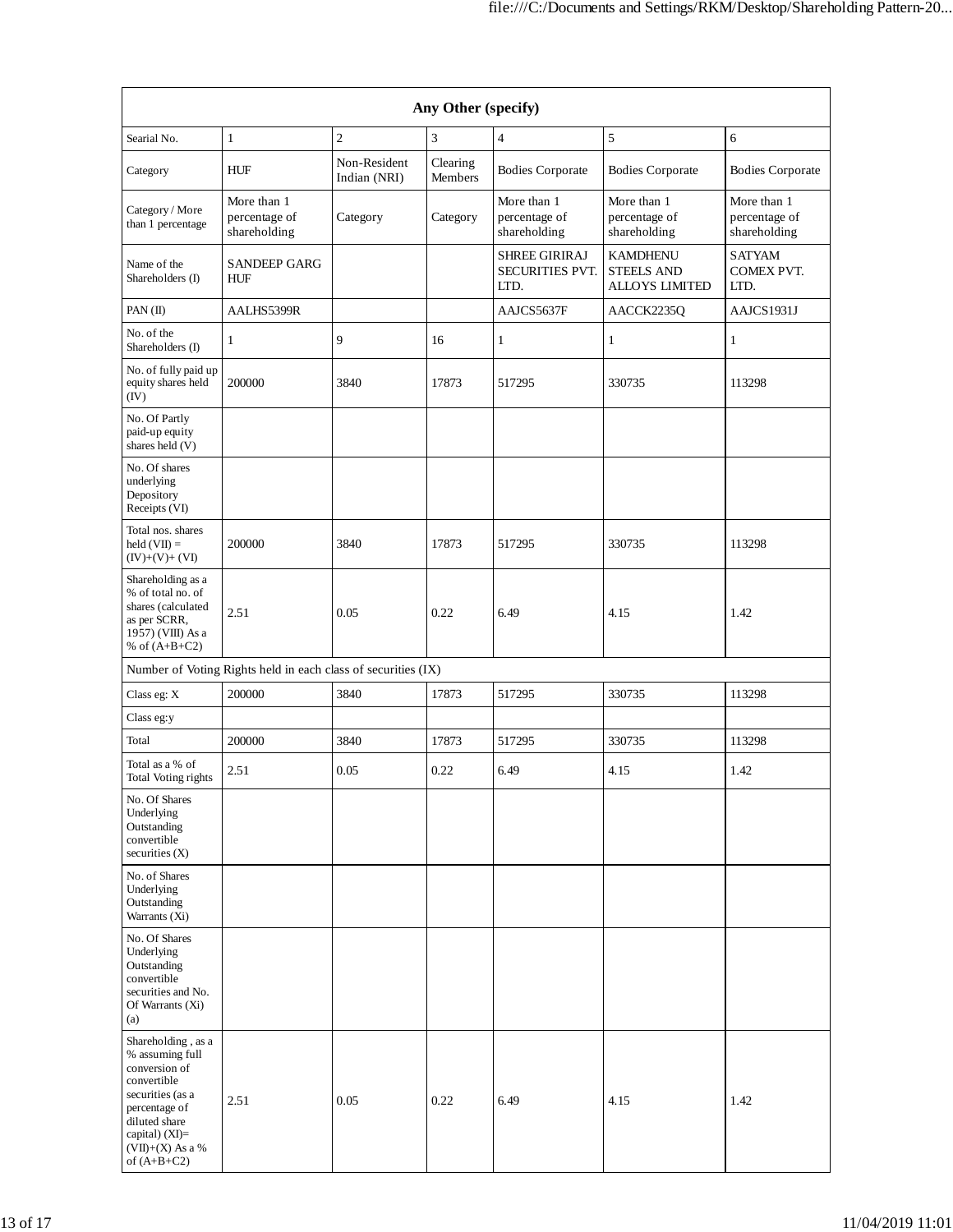| Number of Locked in shares (XII)                                     |        |      |       |        |        |        |
|----------------------------------------------------------------------|--------|------|-------|--------|--------|--------|
| No. (a)                                                              |        |      |       |        |        |        |
| As a % of total<br>Shares held (b)                                   |        |      |       |        |        |        |
| Number of equity<br>shares held in<br>dematerialized<br>form $(XIV)$ | 200000 | 3840 | 17873 | 517295 | 330735 | 113298 |
| Reason for not providing PAN                                         |        |      |       |        |        |        |
| Reason for not<br>providing PAN                                      |        |      |       |        |        |        |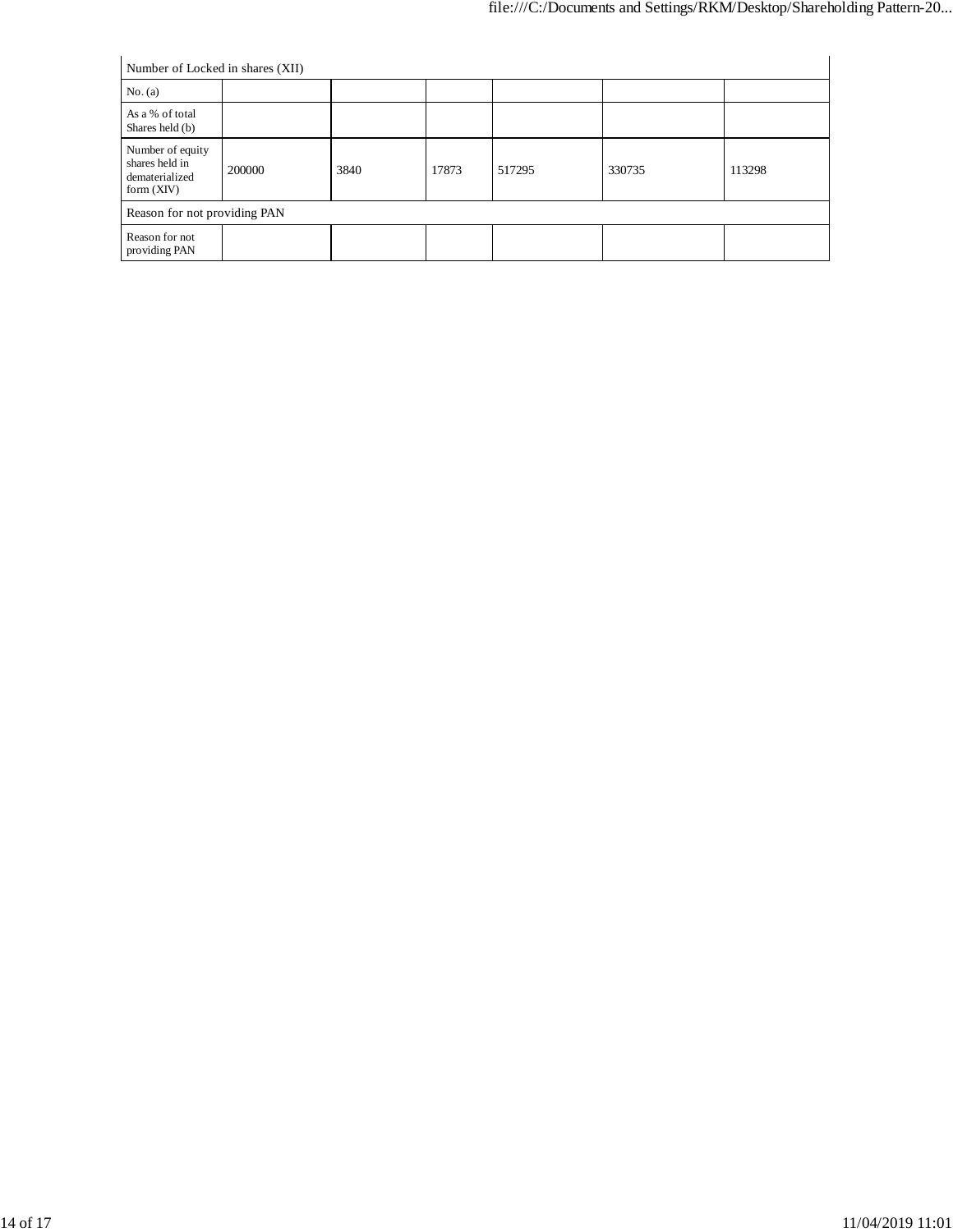| Any Other (specify)                                                                                                                                                                     |                                                               |  |  |  |  |  |
|-----------------------------------------------------------------------------------------------------------------------------------------------------------------------------------------|---------------------------------------------------------------|--|--|--|--|--|
| Searial No.                                                                                                                                                                             |                                                               |  |  |  |  |  |
| Category                                                                                                                                                                                |                                                               |  |  |  |  |  |
| Category / More<br>than 1 percentage                                                                                                                                                    |                                                               |  |  |  |  |  |
| Name of the<br>Shareholders (I)                                                                                                                                                         | Click here to go back                                         |  |  |  |  |  |
| PAN(II)                                                                                                                                                                                 | Total                                                         |  |  |  |  |  |
| No. of the<br>Shareholders (I)                                                                                                                                                          | 25                                                            |  |  |  |  |  |
| No. of fully paid up<br>equity shares held<br>(IV)                                                                                                                                      | 21713                                                         |  |  |  |  |  |
| No. Of Partly<br>paid-up equity<br>shares held (V)                                                                                                                                      |                                                               |  |  |  |  |  |
| No. Of shares<br>underlying<br>Depository<br>Receipts (VI)                                                                                                                              |                                                               |  |  |  |  |  |
| Total nos. shares<br>$held (VII) =$<br>$(IV)+(V)+(VI)$                                                                                                                                  | 21713                                                         |  |  |  |  |  |
| Shareholding as a<br>% of total no. of<br>shares (calculated<br>as per SCRR,<br>1957) (VIII) As a<br>% of $(A+B+C2)$                                                                    | 0.27                                                          |  |  |  |  |  |
|                                                                                                                                                                                         | Number of Voting Rights held in each class of securities (IX) |  |  |  |  |  |
| Class eg: X                                                                                                                                                                             | 21713                                                         |  |  |  |  |  |
| Class eg:y                                                                                                                                                                              |                                                               |  |  |  |  |  |
| Total                                                                                                                                                                                   | 21713                                                         |  |  |  |  |  |
| Total as a $\%$ of<br>Total Voting rights                                                                                                                                               | 0.27                                                          |  |  |  |  |  |
| No. Of Shares<br>Underlying<br>Outstanding<br>convertible<br>securities (X)                                                                                                             |                                                               |  |  |  |  |  |
| No. of Shares<br>Underlying<br>Outstanding<br>Warrants (Xi)                                                                                                                             |                                                               |  |  |  |  |  |
| No. Of Shares<br>Underlying<br>Outstanding<br>convertible<br>securities and No.<br>Of Warrants (Xi)<br>(a)                                                                              |                                                               |  |  |  |  |  |
| Shareholding, as a<br>% assuming full<br>conversion of<br>convertible<br>securities (as a<br>percentage of<br>diluted share<br>capital) (XI)=<br>$(VII)+(X)$ As a $\%$<br>of $(A+B+C2)$ | 0.27                                                          |  |  |  |  |  |
| Number of Locked in shares (XII)                                                                                                                                                        |                                                               |  |  |  |  |  |
| No. (a)                                                                                                                                                                                 |                                                               |  |  |  |  |  |